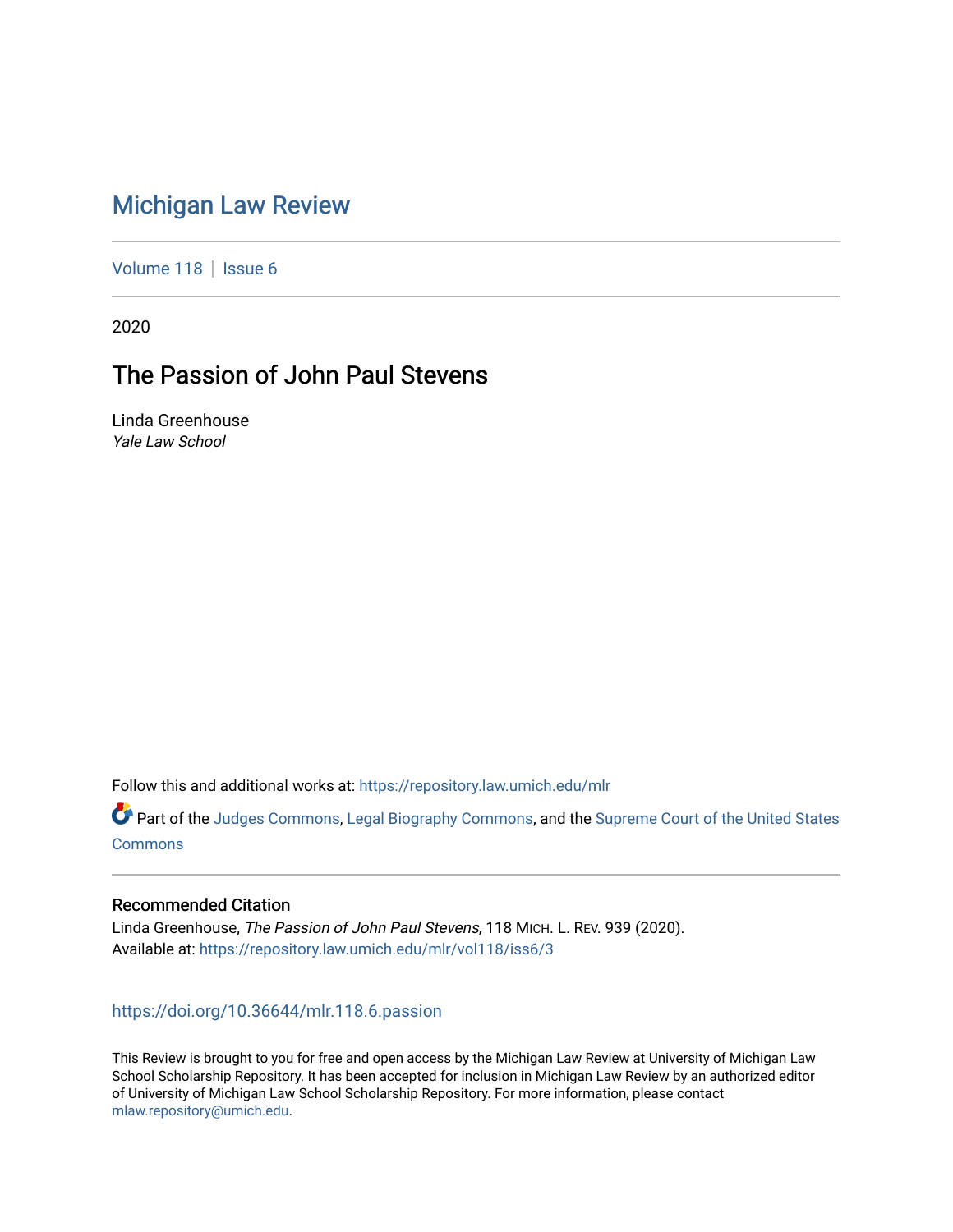## **THE PASSION OF JOHN PAUL STEVENS**

### Linda Greenhouse\*

THE MAKING OF A JUSTICE: REFLECTIONS ON MY FIRST 94 YEARS. By John Paul Stevens. New York: Little, Brown and Company. 2019. Pp. ix, 549. \$35.

I.

Justice John Paul Stevens was more celebrated in retirement and after his death, on July 16, 2019 at age ninety-nine, than he was during his nearly thirty-five years on the Supreme Court.<sup>1</sup> It's not difficult to understand why. His retirement in 2010 freed him from the constraints inherent in serving on a collegial court. No longer did he have to worry about accommodating colleagues whose "joins" he might need to create or hold a majority—a particular challenge during the final sixteen years of his tenure, when he was the senior associate justice, responsible for assigning the majority opinion in cases in which he and the chief justice diverged and the chief was in dissent.<sup>2</sup>

No longer was the judicial opinion the only form of literature open to him for expressing dismay about the Court's steady shift to the right on issues he cared about. (Although in one late dissenting opinion, in the Seattle and Louisville school case in 2007,<sup>3</sup> he permitted himself an unusually personal expression of "righteous anger"<sup>4</sup> when he wrote: "It is my firm conviction that no Member of the Court that I joined in 1975 would have agreed with today's decision."<sup>5</sup> )

At a still-energetic age ninety, the retired justice became a public intellectual. Beginning just months after leaving the Court, he wrote eight articles for the New York Review of Books on such topics as hate speech, the death

Knight Distinguished Journalist in Residence and Joseph M. Goldstein Lecturer in Law, Yale Law School.

<sup>1.</sup> Linda Greenhouse, Supreme Court Justice John Paul Stevens, Who Led Liberal Wing, Dies at 99, N.Y. TIMES (July 16, 2019), https://www.nytimes.com/2019/07/16/us/john-paulstevens-dead.html [https://perma.cc/MX8R-B97S].

<sup>2</sup>. Supreme Court Procedures, U.S. COURTS, https://www.uscourts.gov/about-federalcourts/educational-resources/about-educational-outreach/activity-resources/supreme-1 [https://perma.cc/GWC9-W27N].

<sup>3.</sup> Parents Involved in Cmty. Schs. v. Seattle Sch. Dist. No. 1, 551 U.S. 701 (2007).

<sup>4.</sup> Andrew Siegel, Justice Stevens and the Seattle Schools Case: A Case Study on the Role of Righteous Anger in Constitutional Discourse, 43 U.C. DAVIS L. REV. 927 (2010).

<sup>5</sup>. Parents Involved, 551 U.S. at 803 (Stevens, J., dissenting).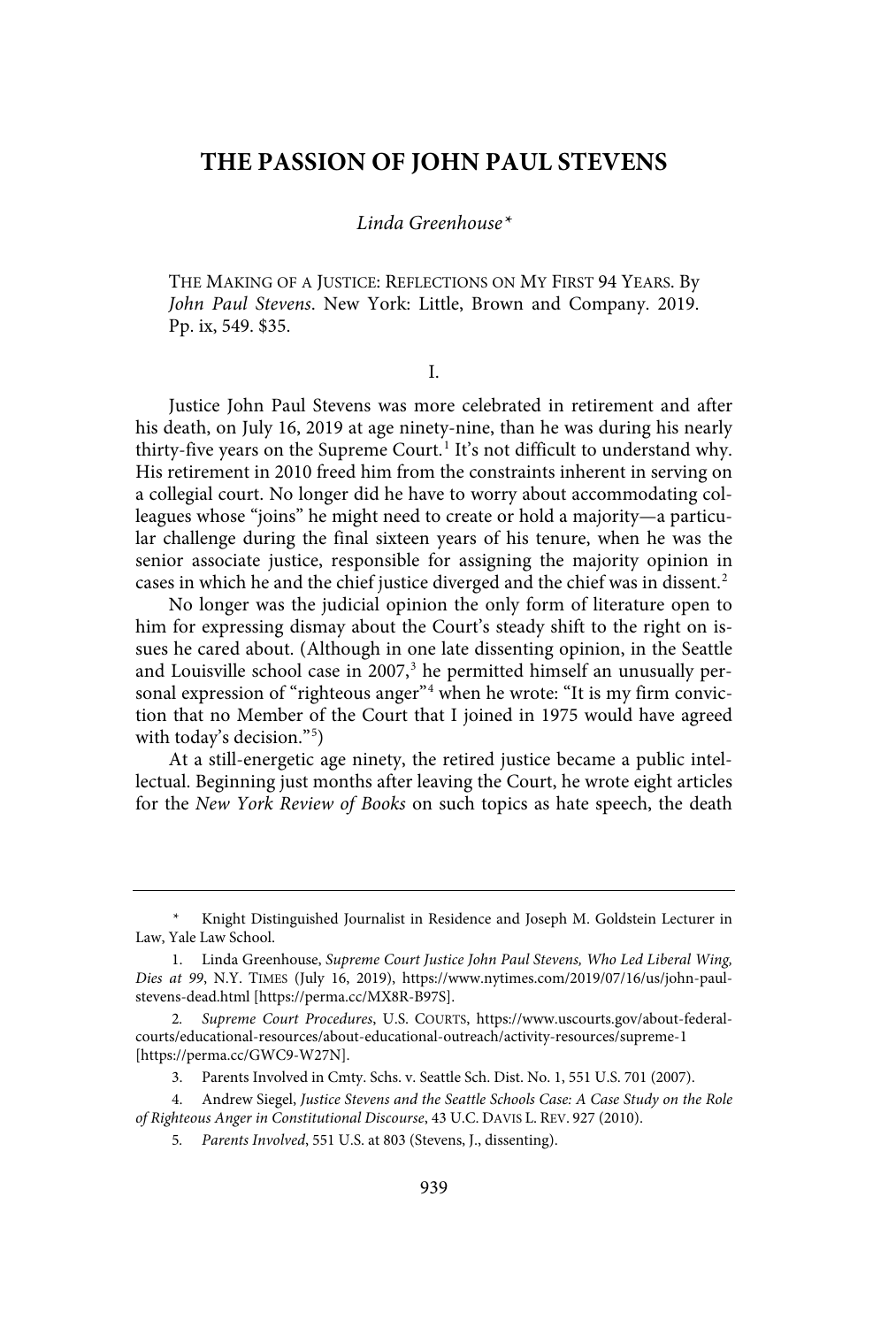penalty, and statutory interpretation; 6 the last article, an essay on Judge Jeffrey Sutton's book about state constitutions, appeared in December 2018.<sup>7</sup> In 2019, he published a book review essay in Volume 117 of this law review.<sup>8</sup> In March 2018, weeks after the gunfire murders of seventeen students and staff members at a high school in Parkland, Florida, he wrote a New York Times op-ed calling for repeal of the Second Amendment as "a relic of the 18th century."<sup>9</sup>

He accepted many invitations to give speeches and participate in symposia; in one particularly interesting speech titled Originalism and History, delivered at a Georgia Law Review symposium in 2013, he recounted his experience watching the movie Gone with the Wind shortly after its release in 1939.<sup>10</sup> He used that memory as a frame for dissecting the popular movie's distortions of post–Civil War history and to then make a larger point about the unreliability of history as a tool for constitutional interpretation. Referring with evident disdain to "the so-called Jurisprudence of Original Intent," he said: "My conclusions are twofold: first, history is at best an inexact field of study, particularly when employed by judges. Second, the doctrine of original intent may identify a floor that includes some of a rule's coverage, but it is never a sufficient basis for defining the ceiling."<sup>11</sup>

In retirement, Justice Stevens wrote two books in addition to the one under review. The more recent, Six Amendments: How and Why We Should Change the Constitution,<sup>12</sup> is straightforward in its recommendations for overturning Citizens United,<sup>13</sup> Heller,<sup>14</sup> and the anticommandeering princi-

10. Justice John Paul Stevens (Ret.), Address at the University of Georgia Law Review Symposium: Originalism and History 5 (Nov. 6, 2013), https://www.supremecourt.gov/public info/speeches/JPS%20Speech(Georgia)\_11-06-2013.pdf [https://perma.cc/9E7K-WA5R].

11. Id.

<sup>6</sup>. John Paul Stevens, N.Y. REV. BOOKS, https://www.nybooks.com/contributors/johnpaul-stevens/ [https://perma.cc/9RCU-65J9].

<sup>7.</sup> John Paul Stevens, The Other Constitutions, N.Y. REV. BOOKS (Dec. 6, 2018) (reviewing JEFFREY S. SUTTON, 51 IMPERFECT SOLUTIONS: STATES AND THE MAKING OF AMERICAN CONSTITUTIONAL LAW (2018)), https://www.nybooks.com/articles/2018/ 12/06/other-constitutions/ [https://perma.cc/JH29-B5ZQ]. All eight of the articles are available at https://www.nybooks.com/contributors/john-paul-stevens/ [https://perma.cc/S5AV-32K8].

<sup>8.</sup> John Paul Stevens, Review by Justice John Paul Stevens (Ret.), 117 MICH. L. REV. 1019 (2019) (reviewing NOAH FELDMAN, THE THREE LIVES OF JAMES MADISON: GENIUS, PARTISAN, PRESIDENT (2017)).

<sup>9.</sup> John Paul Stevens, Opinion, Repeal the Second Amendment, N.Y. TIMES (Mar. 27, 2018), https://www.nytimes.com/2018/03/27/opinion/john-paul-stevens-repeal-second-amend ment.html [https://perma.cc/85CU-BAC8]; see Emily Shapiro et al., Parkland Shooting 2 Years Later: Remembering the 17 Victims of the School Massacre, ABC News (Feb. 14, 2020, 9:59 AM), https://abcnews.go.com/US/teacher-coach14-year-freshman-florida-high-school-mass acre/story?id=53092879 [https://perma.cc/6C5S-FPQH**].**

<sup>12.</sup> JOHN PAUL STEVENS, SIX AMENDMENTS: HOW AND WHY WE SHOULD CHANGE THE CONSTITUTION (2014).

<sup>13.</sup> Citizens United v. Fed. Election Comm'n, 558 U.S. 310 (2010).

<sup>14.</sup> District of Columbia v. Heller, 554 U.S. 570 (2008).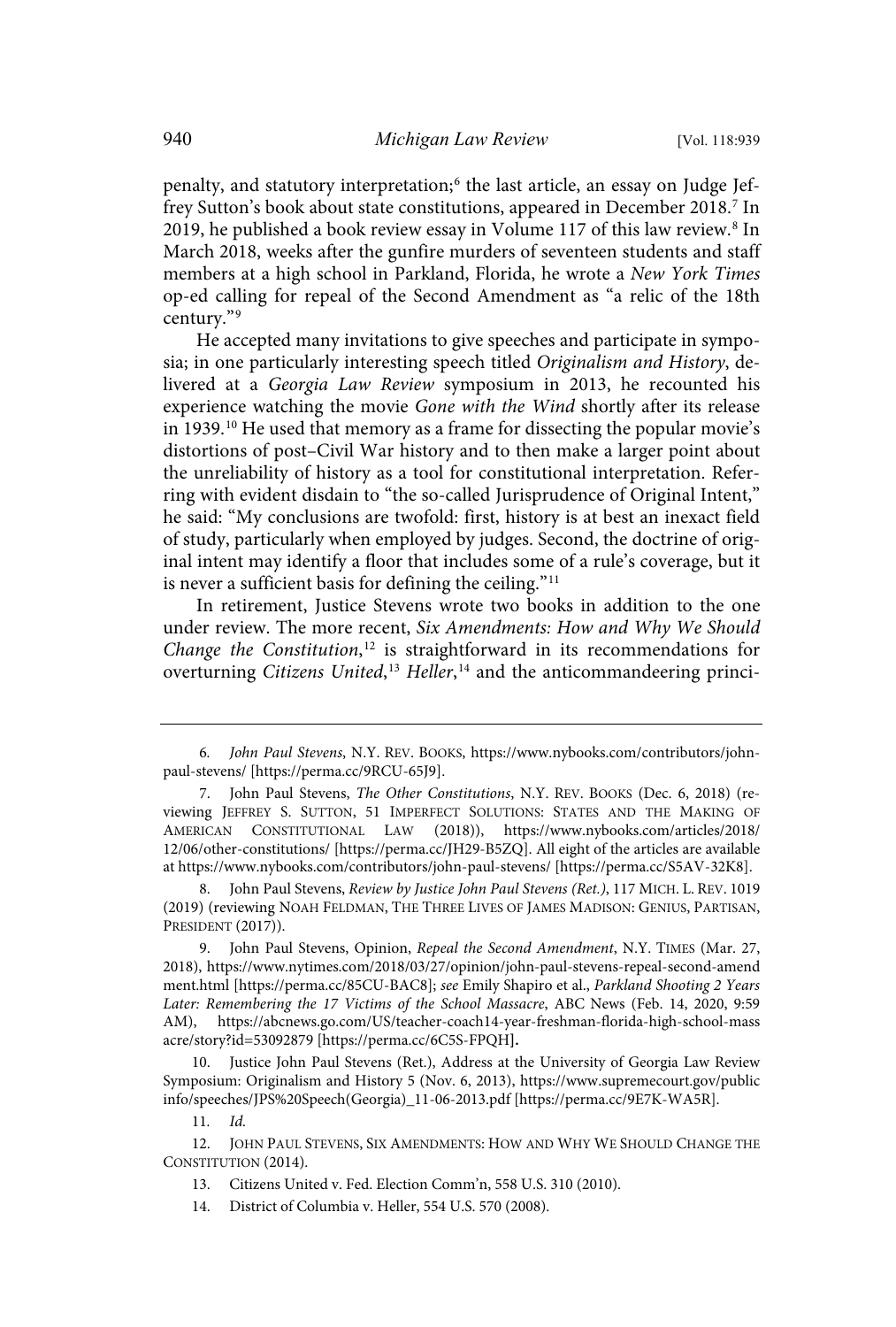ple of Printz v. United States;<sup>15</sup> abolishing capital punishment and political gerrymandering; and curbing governments' use of the sovereign immunity defense. These had been the subjects of Justice Stevens's most notable dissenting opinions, as well as of his writing and speaking during the years between his retirement and the book's publication.

I focus briefly here on the first of the books, Five Chiefs: A Supreme Court Memoir,<sup>16</sup> published in 2011, barely a year after Justice Stevens's retirement. In both structure and style, this little book (248 pages of text, plus an appendix containing the text of the Constitution) offers a foretaste of the 531-page The Making of a Justice: Reflections on My First 94 Years<sup>17</sup> that the justice published two months before his death. In that way, this first book offers a prelude to the eventual summing up, and it pays to consider the two together. (Although it seems odd to call the death of a ninety-nine-year-old man unexpected, his in fact was; the previous week, he had joined Justices Ginsburg and Sotomayor at a conference in Lisbon during which, Justice Ginsburg said in her eulogy, he was completely engaged, in command of detail, and fully enjoying himself.<sup>18</sup>)

The five chiefs of the book's title are the five chief justices the author encountered during his career, beginning with his clerkship for Justice Wiley Rutledge on the Vinson Court during the 1947 Term and concluding with the first five Terms of the Roberts Court. <sup>19</sup> In between, we encounter Chief Justice Warren, before whom the young John Paul Stevens, practicing antitrust law with a Chicago firm, argued his only Supreme Court case; <sup>20</sup> Chief Justice Burger, whose inadequacies as a manager Justice Stevens describes in pointed detail; <sup>21</sup> Chief Justice Rehnquist, with whom he disagreed profound-

16. JOHN PAUL STEVENS, FIVE CHIEFS: A SUPREME COURT MEMOIR (2011).

19. STEVENS, supra note 16, at 6, 58–59.

20. Id. at 93–94.

21. Id. at 154–58. Some examples Justice Stevens gives are well known, such as Chief Justice Burger's manipulation of the opinion-assignment function. See, e.g., BOB WOODWARD & SCOTT ARMSTRONG, THE BRETHREN: INSIDE THE SUPREME COURT 65 (1979). But he offered an additional example of the Chief Justice's pettiness that I found particularly striking. Burger objected to a new justice's use in opinions of the conventional word "we" to describe controlling precedent, evidently in the belief that admission to the fellowship of "we" had to be earned:

He suggested that a new justice needed at least two years to become comfortable in dealing with the awesome responsibilities that membership on the Court entailed. Moreover, he argued, it was not accurate to use the word we to describe a group of judges that did not include the author. There is no doubt some merit to the view he expressed. I do not share it because I remain persuaded that the most junior justice is just as much an equal of the chief as their seven other colleagues.

STEVENS, supra note 16, at 158 (emphasis in original).

<sup>15.</sup> 521 U.S. 898 (1997).

<sup>17.</sup> John Paul Stevens was an Associate Justice of the United States Supreme Court from 1975 to 2010.

<sup>18.</sup> Ruth Bader Ginsburg, Remarks for Justice John Paul Stevens's Funeral (July 23, 2019), https://www.cnn.com/2019/07/23/politics/ruth-bader-ginsburg-eulogy-john-paulstevens/index.html [https://perma.cc/38V7-TJB8]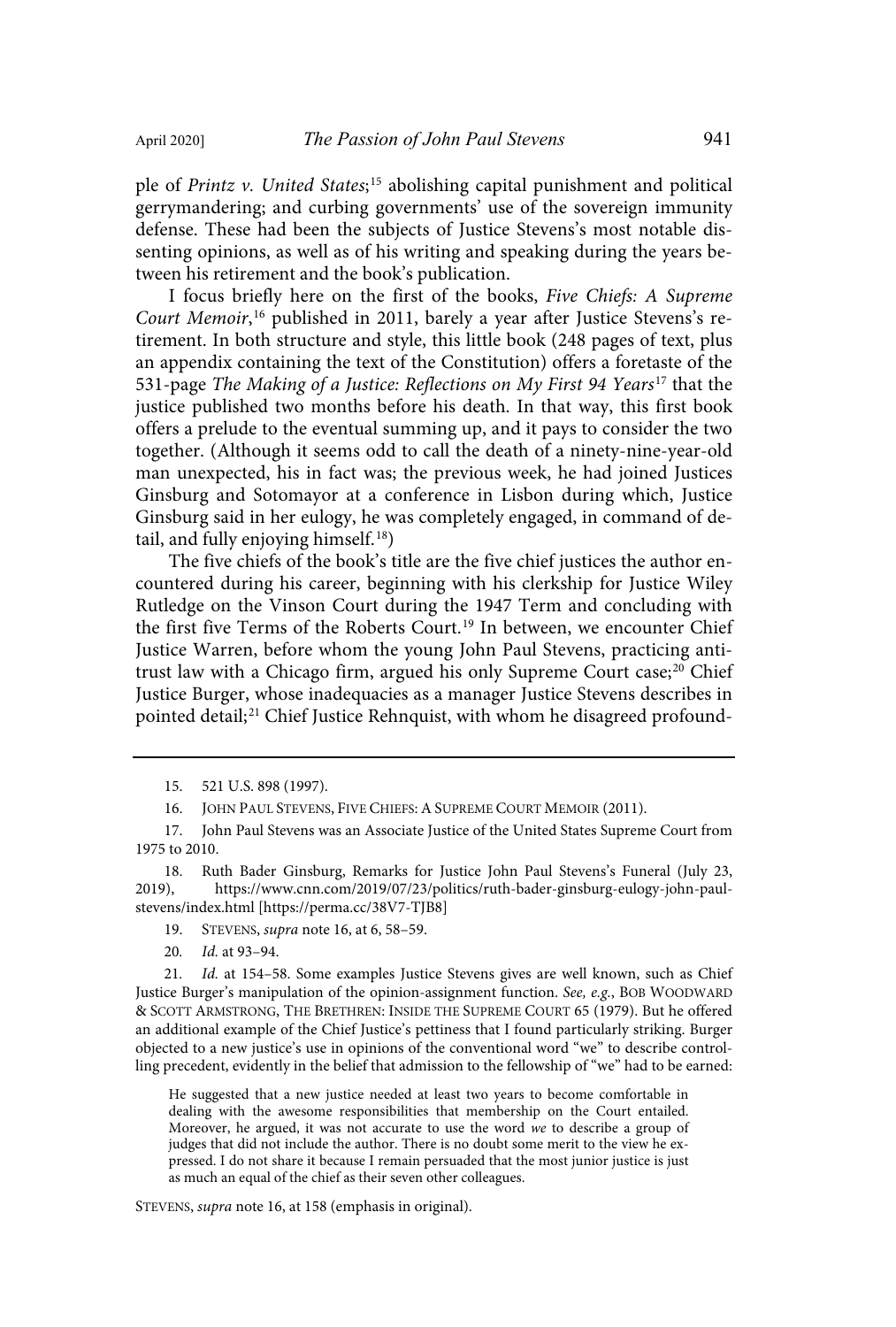ly on questions of federalism and sovereign immunity;<sup>22</sup> and Chief Justice Roberts, who was a law clerk early in Justice Stevens's tenure and about whom Justice Stevens writes with admiration for his personal qualities if not for his jurisprudence. 23

Five Chiefs was received with more indulgence than enthusiasm. Garrett Epps, writing in the Atlantic, called it a "reticent finger exercise."<sup>24</sup> Yet there is a good deal more substance in the book than appears on the surface; clues to how the author has processed his long experience at the apex of the legal world are hiding in plain sight for readers with open eyes. One example is his comment on Harmelin v. Michigan,<sup>25</sup> an Eighth Amendment case in which the 5–4 majority rejected a proportionality challenge to a mandatory life sentence imposed on a man convicted of possessing less than a pound and a half of cocaine. Of the five members of the majority, three were "relatively new occupants of the seats formerly occupied by Justices Stewart, Powell, and Brennan," Justice Stevens writes, referring to Justices O'Connor, Kennedy, and Souter. 26

I am persuaded that all three of those then recently retired justices would have shared Justice White's [dissenting] views in Harmelin. Moreover, just as the meaning of the Eighth Amendment itself responds to evolving standards of decency in a maturing society, so also may the views of individual justices become more civilized after twenty years of service on the Court."<sup>27</sup>

More civilized? Some months after Five Chiefs was published, I ran into Justice Stevens in New York City. "I think there's a lot more in your book than people seem to realize," I told him. His eyes twinkled. "You're right," he said.

#### II.

The Making of a Justice shares important features with Five Chiefs. It is relentlessly chronological, meaning that it is the reader who has to extract a coherent narrative from the doctrinal thicket. There is no index entry for "abortion," for example, although Justice Stevens's role in preserving what remains of Roe v. Wade<sup>28</sup> was substantial and well documented.<sup>29</sup> Neither is

<sup>22.</sup> STEVENS, supra note 16, at 197 ("Like the gold stripes on his robes, Chief Justice Rehnquist's writing about sovereignty was ostentatious and more reflective of the ancient British monarchy than our modern republic.").

<sup>23</sup>. Id. at 210–11, 218–21.

<sup>24.</sup> Garrett Epps, Five Chiefs: John Paul Stevens and the Library of Babel, ATLANTIC (Oct. 19, 2011), https://www.theatlantic.com/national/archive/2011/10/five-chiefs-john-paulstevens-and-the-library-of-babel/246997/ [https://perma.cc/8K9S-HCW9].

<sup>25.</sup> 501 U.S. 957 (1991).

<sup>26</sup>. See STEVENS, supra note 16, at 226.

<sup>27</sup>. Id.

<sup>28.</sup> 410 U.S. 113 (1973).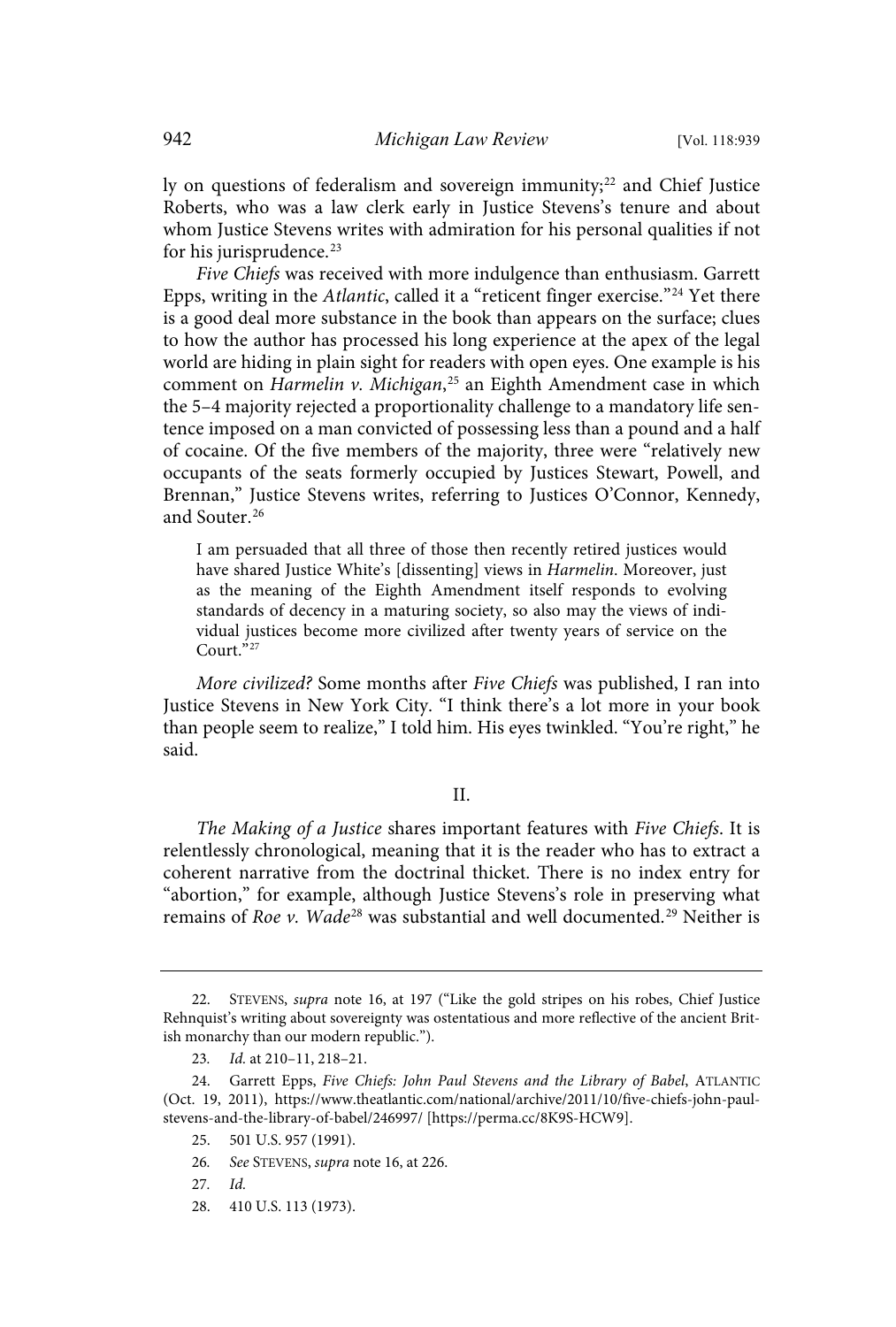there an entry for "death penalty" or "capital punishment," despite the fact that his repudiation of the death penalty in *Baze v. Rees*<sup>30</sup> late in his tenure was one of the major developments of the 2007 Term; <sup>31</sup> his jurisprudential journey to that endpoint from having written the plurality opinion that upheld the Texas death penalty statute in one of the early post-Furman cases,  $32$ just months after joining the Court, is one of the most fascinating aspects of his career. <sup>33</sup> That individual case names are indexed is not useful to a lay reader who doesn't know the names—and this is a trade book for nonlawyers. In fact, Justice Stevens explains in a prologue that his goal was to "write an account of some of my remembrances of a past that included both mundane and unusual experiences that my nine grandchildren and thirteen great-grandchildren may one day enjoy reading" (p. 3).

Perhaps the index's deficiencies reflect only on the indexer, but I have a different theory. It is that Justice Stevens didn't think in categories. As he went about his work, Term in and Term out, he didn't have an agenda or a long-term project. He was disdainful of those who did, writing with uncharacteristic asperity that by the 1983 Term, "a majority of the Court had formed the view that its mission was to roll back the Warren Court's procedural protections for criminal defendants" and was on a "forced march against the exclusionary rule" (p. 205). Having a mission of this sort was, he believed, incompatible with the judicial role. He didn't arrive in chambers on the first Monday of each October with a plan for how a particular doctrine should emerge at the end of June; rather, his only plan was to decide each case as it came along. He said as much when he visited Yale Law School in 2012 and sat with me for an onstage interview. After we had discussed his observations about the death penalty that led to his opinion in Baze, I probed for some deeper account of his evolution on the question of capital punishment. I asked: "So, in your consideration of the death penalty over thirtyplus years, did you wrestle with the issue consciously or was it something that just kind of grew on you as you saw the way the Court was handling some of these cases?"

He didn't take the bait. "Well," he answered, "you're always troubled in every case—every case is troublesome for all sorts of different reasons. But I

<sup>29</sup>. See, e.g., Linda Greenhouse, Justice John Paul Stevens as Abortion-Rights Strategist, 43 U.C. DAVIS L. REV. 749 (2010).

<sup>30.</sup> 553 U.S. 35 (2008).

<sup>31</sup>. See Linda Greenhouse, Supreme Court Allows Lethal Injection for Execution, N.Y. TIMES (Apr. 17, 2008), https://www.nytimes.com/2008/04/17/us/16cnd-scotus.html [https:// perma.cc/3PYV-PJW7] ("The set of opinions in this case put the personalities and priorities of the individual justices on display as much as any case in recent years." (citation omitted)).

<sup>32.</sup> Jurek v. Texas, 428 U.S. 262 (1976).

<sup>33.</sup> Linda Greenhouse, Justice Stevens Renounces Capital Punishment, N.Y. TIMES (Apr. 18, 2008), https://www.nytimes.com/2008/04/18/washington/18memo.html [https://perma.cc /EH9V-9Z2N] (describing Justice Stevens's transition from Jurek to Baze as "a remarkable journey for a Republican antitrust lawyer").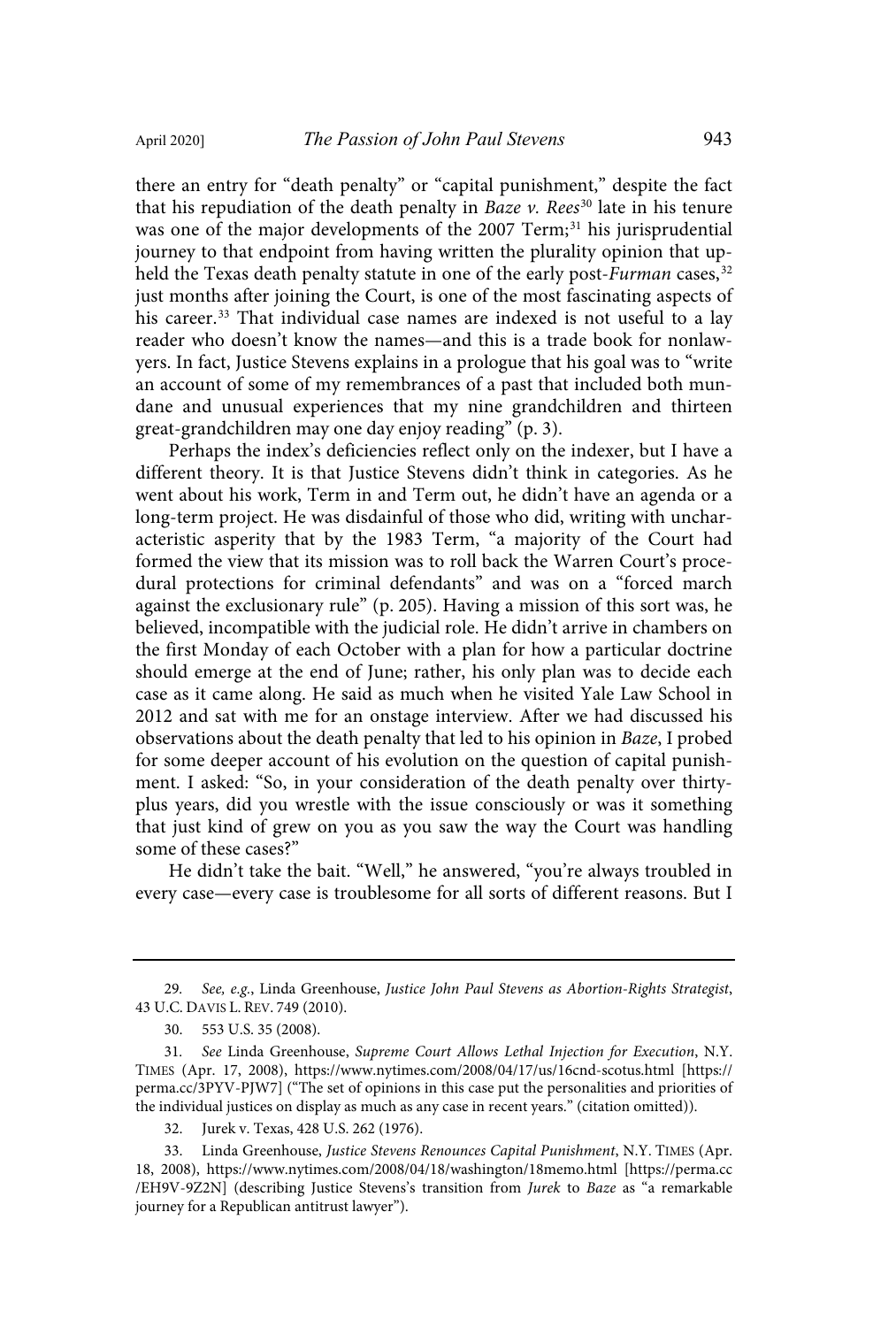wouldn't say it was a continuing struggle or anything like that. You have to take the cases as they arise and do the best you can with each one." 34

Reviews of The Making of a Justice appeared while Justice Stevens was still alive, and reviewers tended to treat the book gently.<sup>35</sup> In fact, it is not a fully satisfying book. Its largely uninflected prose makes for frustrating reading: we often learn what happened in a given case without knowing why it turned out that way or what Justice Stevens thought about it—or even why he selected a particular case to write about. For example, Nevada Department of Human Resources v. Hibbs was a leading case of the 2002 Term in which Chief Justice Rehnquist broke with his conservative colleagues, writing the majority opinion that upheld the federal Family and Medical Leave Act's application to state employees.<sup>36</sup> The decision was a surprise, coming after a series of cases in which a narrow majority had immunized state governments from the reach of various federal civil rights laws.<sup>37</sup> In some respects, Hibbs marked the end of what had come to be known as the Rehnquist Court's federalism revolution. <sup>38</sup> But beyond noting that "[m]any observers familiar with Chief Justice Rehnquist's views of federalism and states' rights in particular were no doubt surprised by his vote and opinion in that case" (p. 402), Justice Stevens tells us nothing about his own response to the decision or what might have happened behind the scenes to produce it.

He briefly discusses Craig v. Boren,<sup>39</sup> the 1976 decision in which the Court formally adopted the regime of three-tiered scrutiny for claims of unconstitutional discrimination (pp. 154–55). In his separate concurrence, which was to become one of his best-known opinions, Justice Stevens renounced this approach, declaring: "There is only one Equal Protection Clause. It requires every State to govern impartially." <sup>40</sup> In the book, he adds, "I am still convinced that carefully analyzing in each case the reasons why a

<sup>34.</sup> John Paul Stevens with Linda Greenhouse, A Conversation with Justice Stevens, 30 YALE L. & POL'Y REV. 303, 306 (2012).

<sup>35.</sup> One notable exception was a scathing review on Law  $\&$  Liberty by Michael S. Greve, who called it an "exasperating" and "mind-numbing summary of cases and opinions." Michael S. Greve, How to Think Like John Paul Stevens, and How Not to, LAW & LIBERTY (May 29, 2019), https://www.lawliberty.org/2019/05/29/how-to-think-like-john-paul-stevens-and-hownot-to [https://perma.cc/7TDT-4C9V].

<sup>36.</sup> 538 U.S. 721 (2003).

<sup>37</sup>. See, e.g., Bd. of Trs. of Univ. of Ala. v. Garrett, 531 U.S. 356 (2001) (holding that individuals may not sue states for violations of the Americans with Disabilities Act of 1990); Kimel v. Fla. Bd. of Regents, 528 U.S. 62 (2000) (holding that the Age Discrimination in Employment Act of 1967 exceeded Congress's authority to abrogate states' Eleventh Amendment immunity).

<sup>38.</sup> Or at least the beginning of the end. Two years later, in Chief Justice Rehnquist's final Term, Justice Stevens wrote the majority opinion, over the Chief Justice's dissent, in Gonzales v. Raich, 545 U.S. 1 (2005), upholding federal authority under the Commerce Clause to prohibit the intrastate cultivation and possession of marijuana in compliance with state medical marijuana laws.

<sup>39.</sup> 429 U.S. 190 (1976).

<sup>40</sup>. Craig, 429 U.S. at 211.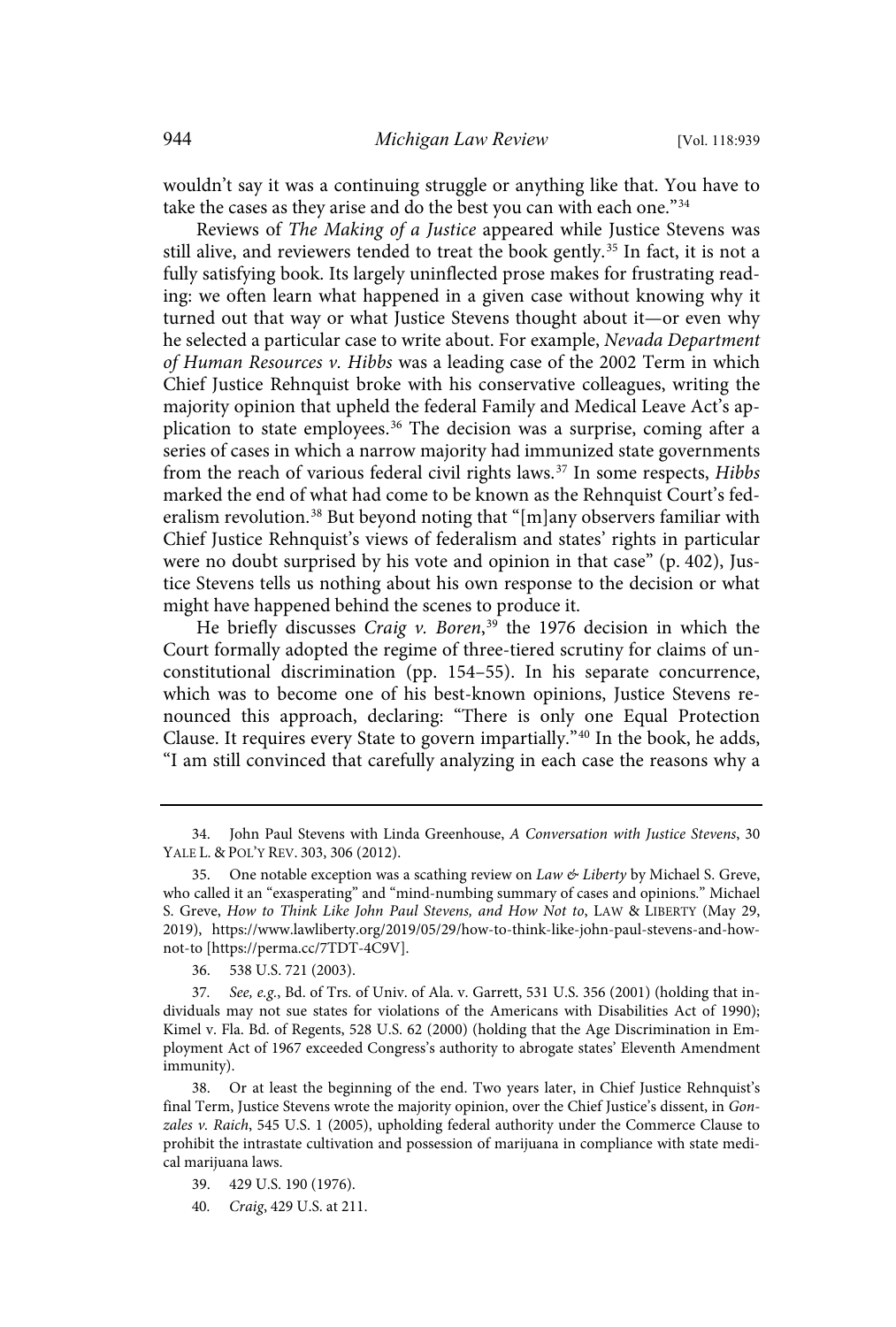state enacts legislation treating different classes of its citizens differently is far wiser than applying a different level of scrutiny based on the class of persons subject to disparate treatment" (p. 155).

Given his attention to the development of equal protection jurisprudence during the early years of his time on the Court, I was surprised to find no reference in the book to a crucially important equal protection case that was also decided in 1976, albeit in the preceding Term. That case was Washington v. Davis,<sup>41</sup> in which the Court for the first time interpreted the Fourteenth Amendment to require proof of purposeful discrimination in order to make out a violation of the Equal Protection Clause.

The significance of the Court's turn in Washington v. Davis, decided by a 7–2 vote with only Justices Brennan and Marshall dissenting, was not immediately apparent because the Court appeared open to a plaintiff-friendly interpretation of the necessary proof. <sup>42</sup> Stevens wrote a concurring opinion. It would be "unrealistic," he said, "to require the victim of alleged discrimination to uncover the actual subjective intent of the decisionmaker."<sup>43</sup> Rather, "[f]requently the most probative evidence of intent will be objective evidence of what actually happened rather than evidence describing the subjective state of mind of the actor."<sup>44</sup> And then he added this important sentence: "For normally the actor is presumed to have intended the natural consequences of his deeds." 45

It took a second equal protection case three years later, Personnel Ad*ministrator of Massachusetts v. Feeney*, $^{46}$  to begin to make clear that the Court had in fact set a high bar for proof of unconstitutional discrimination. Deciding a case that it had earlier remanded to a three-judge district court for reconsideration in light of Washington v. Davis, the Court rejected a constitutional challenge to a state's veterans-preference law for public employment, a law that had the foreseeable effect of making it nearly impossible for women to qualify for state jobs. Although that was not the law's intent, it was its "natural consequence," given the paucity of female veterans compared with men who had seen military service.<sup>47</sup> (Of those eligible for the benefit, 98.2 percent were men when the litigation began.<sup>48</sup>) The vote was the same 7–2.<sup>49</sup> Justice Stevens concurred on the ground that while many women

- 43. Id. at 253 (Stevens, J., concurring).
- 44. Id.
- 45. Id.
- 46. 442 U.S. 256 (1979).
- 47. See Feeney, 442 U.S. at 278–81.
- 48. Id. at 270.
- 49. Id. at 258.

<sup>41.</sup> 426 U.S. 229 (1976).

<sup>42.</sup> Justice White, writing for the majority, explained that "[t]his is not to say that the necessary discriminatory racial purpose must be express or appear on the face of the statute, or that a law's disproportionate impact is irrelevant in cases involving Constitution-based claims of racial discrimination." Davis, 426 U.S. at 241.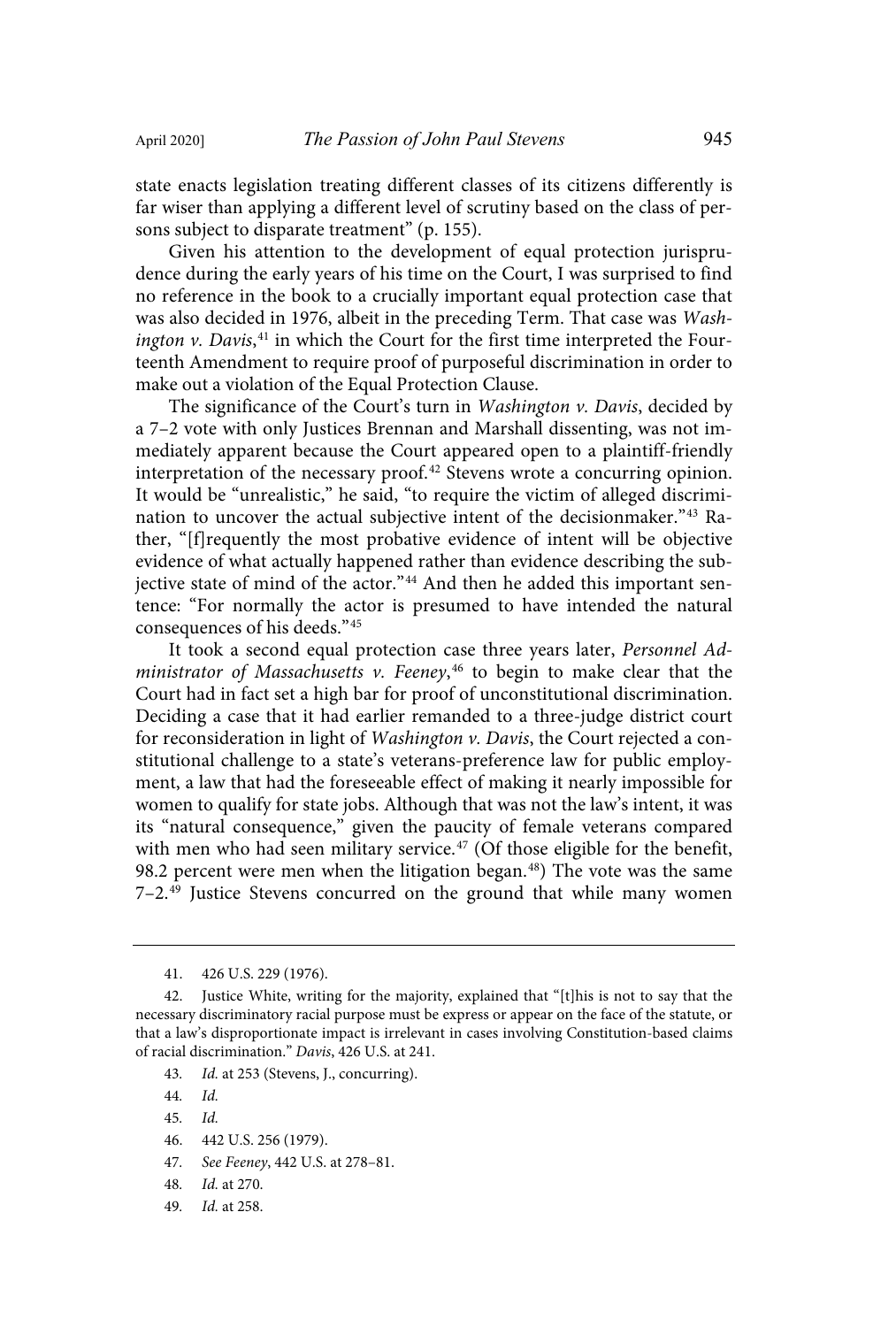could not qualify for the veterans preference, neither could the many men who were not veterans. 50

Feeney, like Washington v. Davis, goes unmentioned in The Making of a Justice. Did equal protection jurisprudence turn out the way Justice Stevens expected? I wonder whether he ever had any regret about having joined these decisions, perhaps similar to the unease he expressed about his role in the 1976 Texas death penalty case, writing that "if I had carefully stated the facts in Jurek v. Texas, I might well have changed my vote in that case" (p. 143).

I don't think Justice Stevens deliberately avoided discussing the equal protection cases. Rather, I think their omission, and the randomness of the cases mentioned throughout the book, is the product of the method he used to construct his chronological Term-by-Term accounts. He told his former law clerk Kate Shaw in a June 2019 SCOTUSblog interview that while he wrote the biographical portions of the book largely from memory, "[w]hen I got up to the court, it occurred to me that I should ask my law clerks for help, and I wrote a letter to all of the clerks, asking them for their memories of their own terms." <sup>51</sup> Perhaps not all the clerks responded, or perhaps those who did remembered vividly only the cases on which they had worked.

Despite these frustrations, there is much of value in The Making of a Justice, many needles to find in this haystack. There is a lively behind-thescenes account of Bush  $v$ . Gore,<sup>52</sup> including the suggestion that law clerks working for the conservative justices initially exaggerated the vote count in support of the supposed equal protection violation by incorrectly implying, in the proposed final draft of the per curiam opinion, that Justice Stevens agreed that there was such a violation (pp. 373–74). But Justice Stevens explains that "[b]oth Ruth Ginsburg and I saw no equal protection problem with the recount" (p. 373). This "attempt to show a supermajority on the equal protection question" was in fact a "glaring error in that the math did not add up," Justice Stevens writes, adding that the effort "did little to hide the fact that the end result was a five-to-four decision to halt the recounting of votes in Florida" (pp. 373–74).

Justice Stevens spoke with personal warmth about nearly all his colleagues, even those with whom he usually disagreed, making his clenchedteeth description of Justice Samuel Alito all the more noticeable.<sup>53</sup> Here is how he describes Justice Alito, who took Justice O'Connor's seat in the middle of the 2005 Term:

<sup>50</sup>. Id. at 281 (Stevens, J., concurring).

<sup>51.</sup> Kate Shaw, Ask the Author: Interview with Justice John Paul Stevens, SCOTUSBLOG (June 12, 2019, 10:26 AM), https://www.scotusblog.com/2019/06/ask-the-author-interviewwith-justice-john-paul-stevens/ [https://perma.cc/E5NW-JNTM].

<sup>52.</sup> 531 U.S. 98 (2000).

<sup>53</sup>. See, e.g., pp. 225–26 (detailing how Justice Stevens and Justice Scalia "became good friends as soon as [Scalia] joined the Court").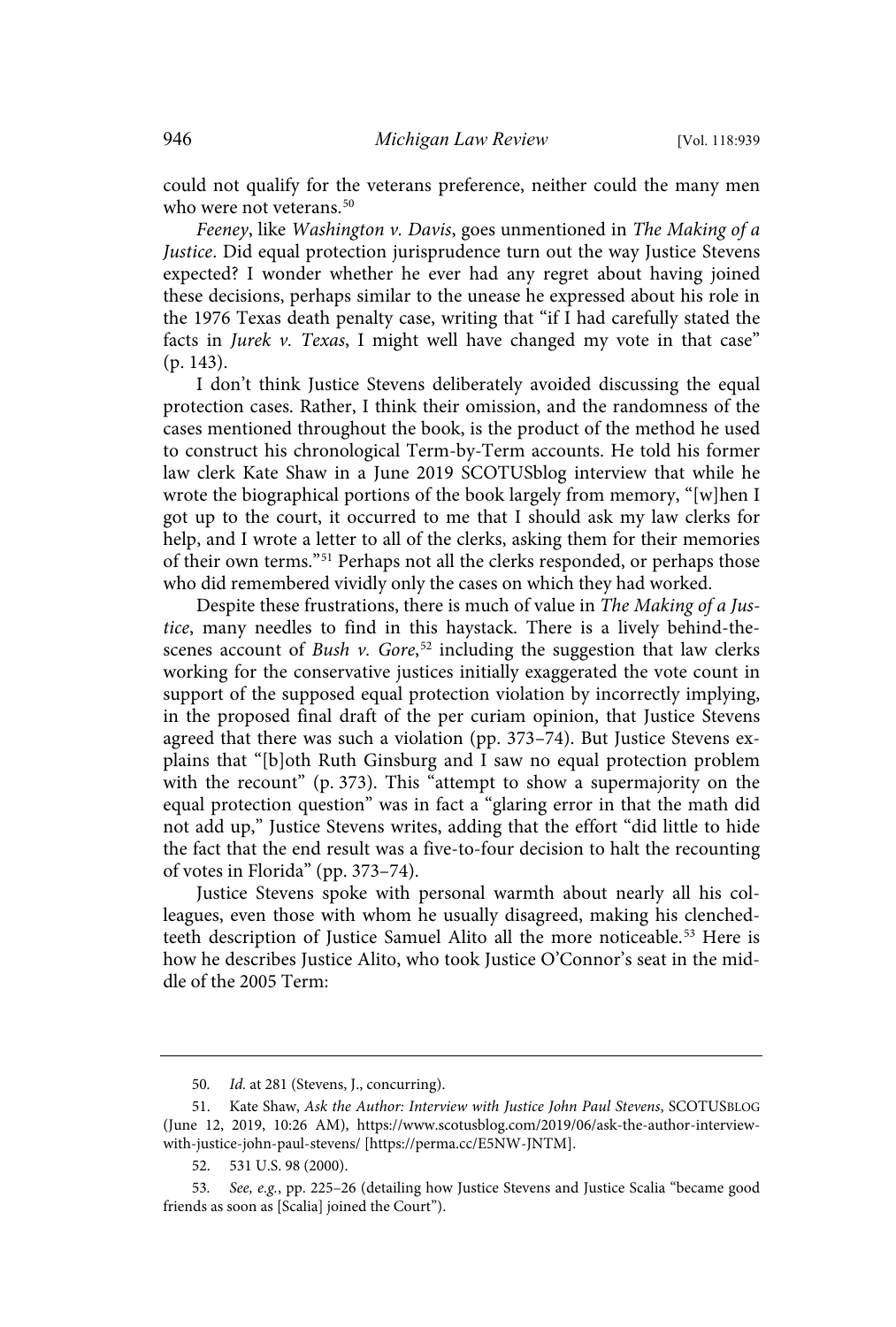He was well known by opponents for his vote to uphold the constitutionality of a Pennsylvania statute requiring (with certain exceptions) a wife to obtain her husband's consent before obtaining an abortion. At his confirmation hearings, however, he was strongly supported by all of his colleagues on the Third Circuit. (p. 450)

The "however" hangs in the air. Is his disapproval aimed at Justice Alito (whose opinion on the spousal notice requirement the Court had overturned fourteen years earlier in *Planned Parenthood v. Casey<sup>54</sup>)?* At the Third Circuit judges? At both?

After several hundred pages of largely judgment-free descriptions of cases and decisions, Justice Stevens adopts a different tone when he comes to District of Columbia v. Heller,<sup>55</sup> "unquestionably the most clearly incorrect decision that the Court announced during my tenure on the bench" (p. 482). It was also "the worst self-inflicted wound in the Court's history" and "the most disappointing task on which I worked as a member of the Court" (p. 485). Here there is real passion. Rereading Heller's pages as I wrote this Review in the days following the mass murders by gunmen in El Paso and Dayton, <sup>56</sup> I felt almost grateful that Justice Stevens had not lived another few weeks to have his worst fears about gun violence confirmed.

He writes that after the justices had voted in conference to recognize an individual right to gun ownership under the Second Amendment, he took the unusual—and, for him, unique—step of circulating his dissenting opinion to the other justices in advance of Justice Scalia's circulation of his majority opinion: "After the oral argument and despite the narrow vote at our conference about the case, I continued to think it possible to persuade either Tony Kennedy or Clarence Thomas to change his vote" (p. 485). He thought he was getting close with Justice Kennedy, but

I now realize that I failed to emphasize sufficiently the human aspects of the issue as providing unanswerable support for the stare decisis argument for affirmance. After all, Tony had been one of the three decisive votes that had saved Roe v. Wade from being overruled in Planned Parenthood v. Casey. (p. 485)

In retrospect, of course, the notion that support for reproductive freedom could have translated for Justice Kennedy into support for gun control sounds naïve, but the effort was evidently not without some benefit:

In the end of course, beating Nino to the punch did not change the result, but I do think it forced him to significantly revise his opinion to respond to the points I raised in my dissent. And although I failed to persuade Tony to

<sup>54.</sup> Planned Parenthood of Se. Pa. v. Casey, 505 U.S. 833, 888–99 (1992).

<sup>55.</sup> 554 U.S. 570 (2008).

<sup>56.</sup> Campbell Robertson et al., Back-to-Back Outbreaks of Gun Violence in El Paso and Dayton Stun Country, N.Y. TIMES (Aug. 4, 2019), https://www.nytimes.com/2019/08/04/ us/mass-shootings-dayton-el-paso.html [https://perma.cc/AU7C-TVQT].